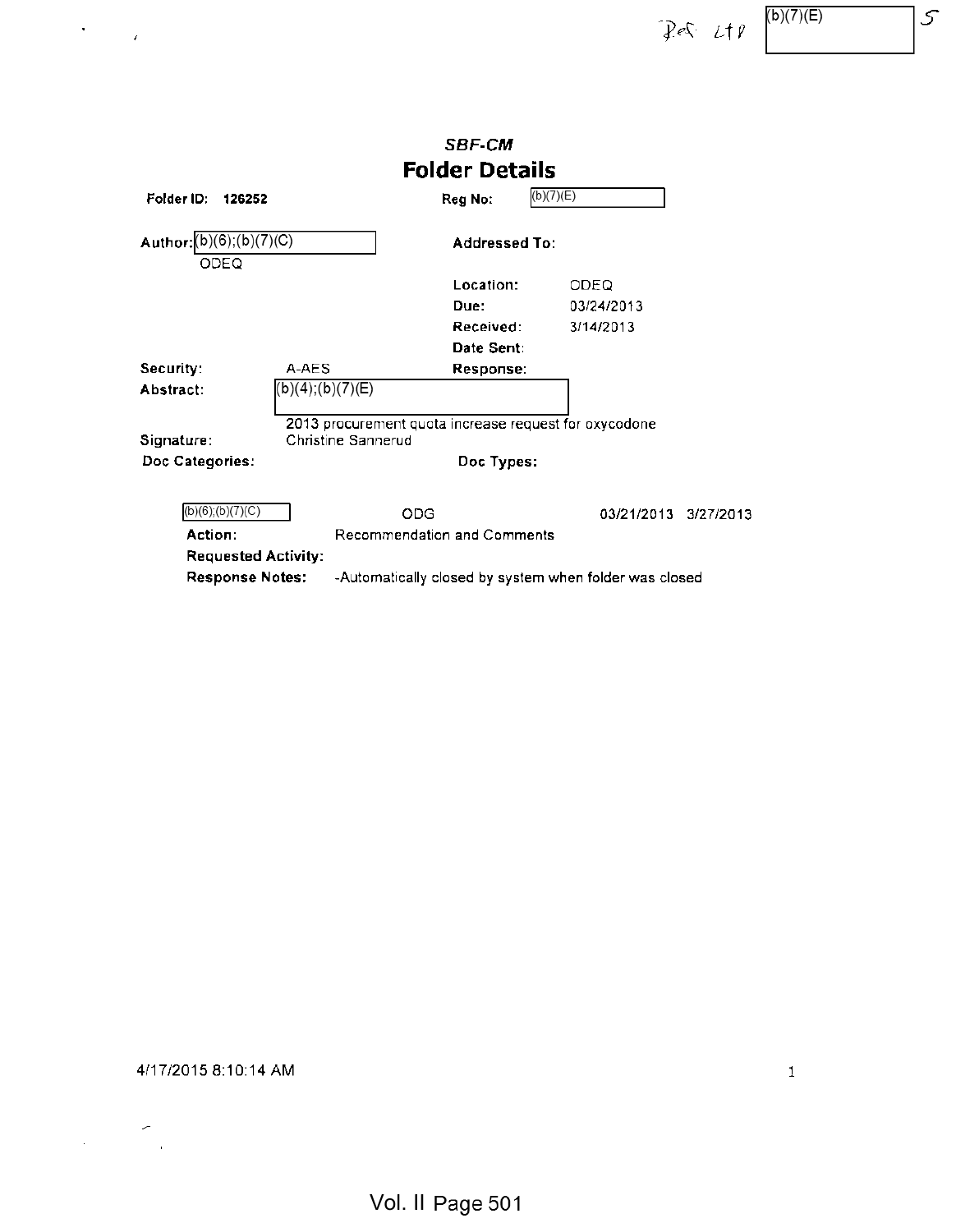| (b)(6);(b)(7)(C)                         |                                                                                                                                                                                                                                                                   |
|------------------------------------------|-------------------------------------------------------------------------------------------------------------------------------------------------------------------------------------------------------------------------------------------------------------------|
| From:<br>Sent:<br>To:<br>Cc:<br>Subject: | (b)(6);(b)(7)(C)<br>Thursday, March 21, 2013 3:20 PM<br>Sannerud, Christine A.<br>$(b)(6)$ ; $(b)(7)(C)$<br>(b)(6); (b)(7)(C)<br>$\mathsf{L}(b)(6)$ ;(b)(7)(C)<br>Boockholdt, Barbara J.(b)(6);(b)(7)(C)<br>RE: Quota Increase Request Received on March 15, 2013 |
| Importance:                              | High                                                                                                                                                                                                                                                              |

## $(b)(6)$ ; $(b)(7)(C)$  Chris,

On March 15, 2013 this section received your e-mail requesting <sup>a</sup> review of two (2) quota increase applications from two (2) registered manufacturers to determine if there are any pending administrative/legal actions against these applicants and to advise ODE of the findings.

ODGR conducted reviews (NADDIS, CSA, etc.), as well as surveyed the responsible field offices for their input and recommendations. Provided below are the results and recommendations.

 $(b)(4)$ ; $(b)(7)(E)$ 

## QUOTA APPLICANT WITH NO ADVERSE OR DEROGATORY INFORMATION

Morton Grove Pharmaceuticals

Per consultation with the field offices, DEA does not have sufficient grounds to limit, restrict, or deny <sup>a</sup> quota increase for Morton Grove Pharmaceuticals.

 $(b)(4);(b)(7)(E)$  respectively. The contract of the contract of the contract of the contract of the contract of the contract of the contract of the contract of the contract of the contract of the contract of the contract of t

/Based on this information, ODG suggests that the increased quota be limited by a small percentage of the requested amount.

## QUOTA APPLICANT WITH ADVERSE OR DEROGATORY INFORMATION

(b)(4);(b)(7)(E)

 $(b)(4)$ ; $(b)(6)$ ; $(b)(7)$ (C); $(b)(7)$ (E); $(b)(7)$ (F)

Based on the fields response, you can proceed the with completion or denial of the increase quota requests.

| (b)(6);(b)(7)(C)                                 |            |
|--------------------------------------------------|------------|
| Staff Coordinator                                |            |
| Regulatory Unit - ODGR<br>$(b)(6)$ ; $(b)(7)(C)$ |            |
| $E$ -mail(b)(6);(b)(7)(C)                        | @usdoj.gov |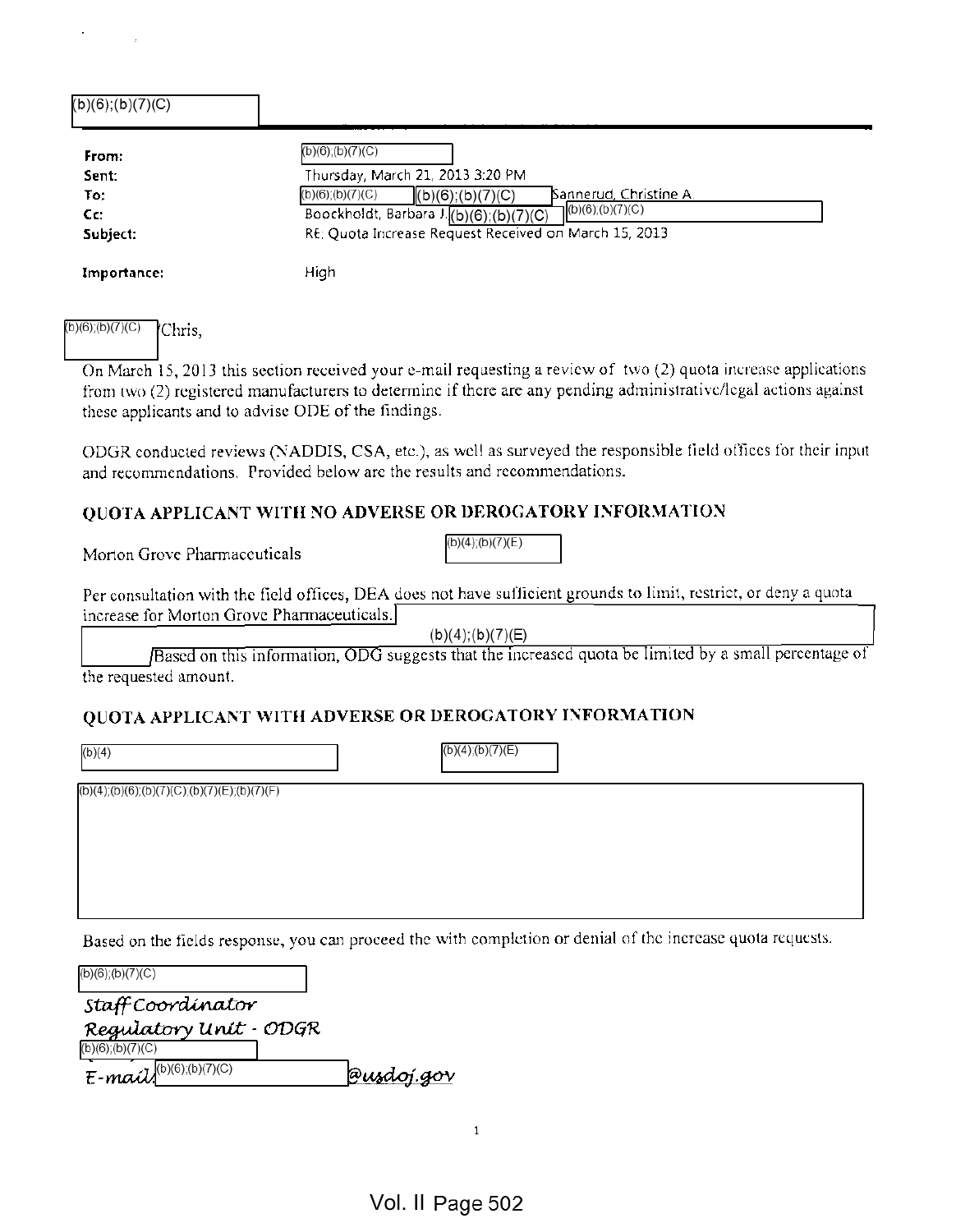

| Subject                                 | Date                                                               |
|-----------------------------------------|--------------------------------------------------------------------|
| $(b)(4)$ ; $(b)(7)(E)$                  |                                                                    |
| 2013 Procurement Quota Increase Request |                                                                    |
| Oxycodone<br>$(DFN: 630-08.2)$          | MAR 1 4 2013                                                       |
|                                         |                                                                    |
| Τo                                      | From<br>Lň.<br>$l^{\scriptscriptstyle\vee}_{\mathbf{k}\mathbf{Y}}$ |
| Barbara Boockholdt                      | Christine $A$ .<br>Sarhierud, Ph.L                                 |
| Chief                                   | Chief                                                              |
| <b>Regulatory Section</b>               | UN Reporting and Quota Section                                     |
| Office of Diversion Control             | Office of Diversion Control                                        |

#### Background:

As <sup>a</sup> result of the recent increase in the diversion and abuse of oxycodone/hydroeodone and the use of the internet to traffic oxycodone. ODQ requests that ODG review the attached application and determine the legitimacy of the applicant's customers. The application enclosed contains year to date sales (broken out by customer) for 2013 as provided by the registrant and reported to ARCOS.

ODQ requests that ODG review and provide written comments to on the applicant's enclosed customer list. Specifically. ODQ requests information on whether the applicant's customers arc currently under investigation or are the subject of an order to show cause or immediate suspension order. The sales made to such customers will be considered by ODQ when establishing/revising the applicant's quota allocation for oxycodone.

Please feel free to contact me if <sup>I</sup> can provide further assistance in this matter.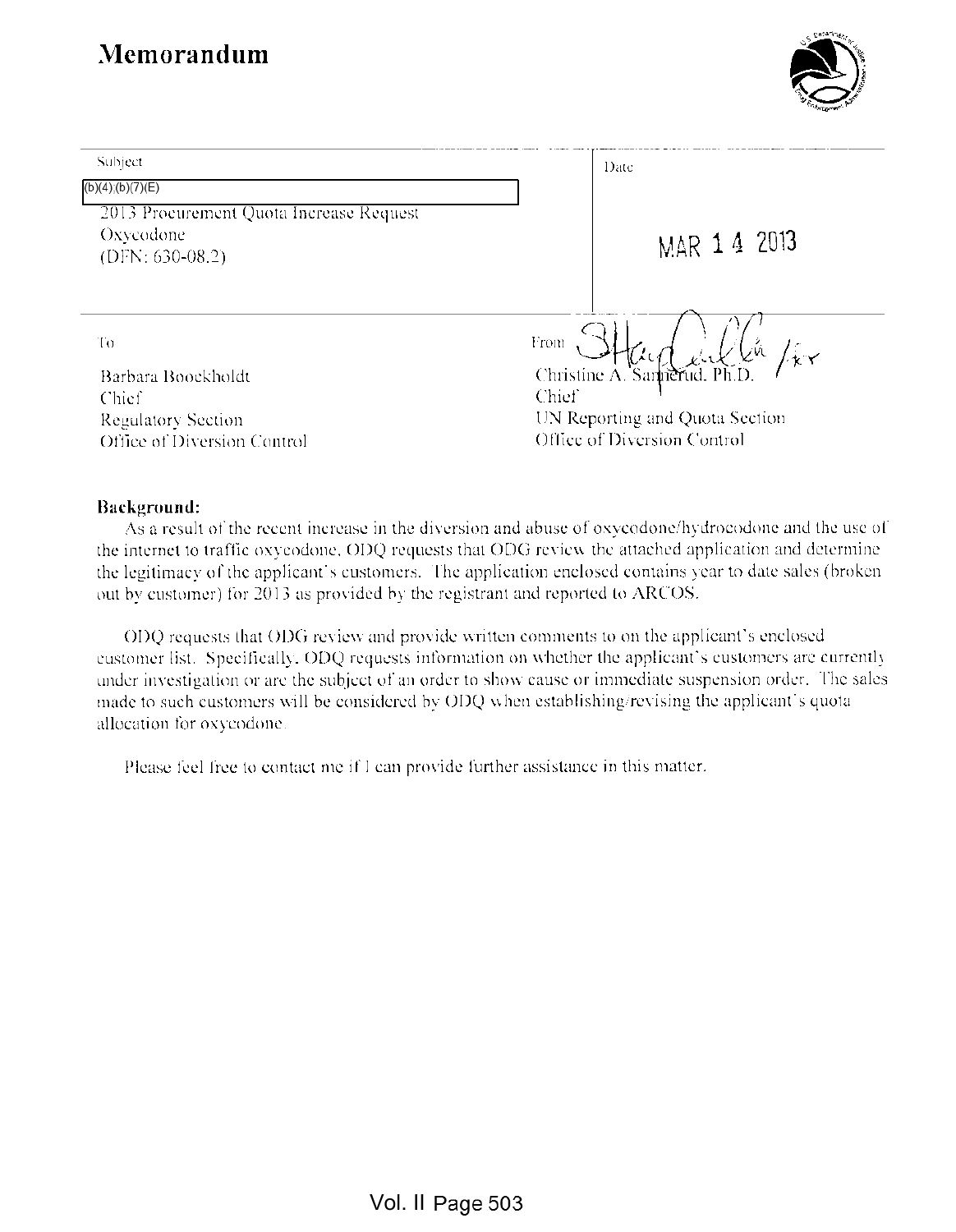$1\exists R$   $(b)(7)(E)$   $S$ 

|                                                                 |                                                                                                                      | <b>SBF-CM</b>                             |                                                        |
|-----------------------------------------------------------------|----------------------------------------------------------------------------------------------------------------------|-------------------------------------------|--------------------------------------------------------|
|                                                                 |                                                                                                                      | <b>Folder Details</b>                     |                                                        |
| Folder ID:<br>126253                                            |                                                                                                                      | Reg No:                                   | (b)(7)(E)                                              |
| (b)(6);(b)(7)(C)<br>Author:<br>ODEQ                             |                                                                                                                      | Addressed To:                             |                                                        |
|                                                                 |                                                                                                                      | Location:                                 | ODEQ                                                   |
|                                                                 |                                                                                                                      | Due:                                      | 03/24/2013                                             |
|                                                                 |                                                                                                                      | Received:                                 | 3/14/2013                                              |
|                                                                 |                                                                                                                      | Date Sent:                                |                                                        |
| Security:                                                       | A-AES                                                                                                                | Response:                                 |                                                        |
| Abstract:                                                       | Morton Grove<br>(b)(4);(b)(7)(E)<br>2013 Procurement Quota<br>Increase Request for hydrocodone<br>Christine Sannerud |                                           |                                                        |
| Signature:<br>Doc Categories:                                   |                                                                                                                      | Doc Types:                                |                                                        |
| $(b)(6)$ ; $(b)(7)(C)$<br>Action:<br><b>Requested Activity:</b> |                                                                                                                      | ODG<br><b>Recommendation and Comments</b> | 03/21/2013<br>3/27/2013                                |
| <b>Response Notes:</b>                                          |                                                                                                                      |                                           | -Automatically closed by system when folder was closed |

4/17/2015 8:04:25 AM <sup>1</sup>

 $\sim$ 

 $\mathcal{A}^{\mathcal{A}}$  and  $\mathcal{A}^{\mathcal{A}}$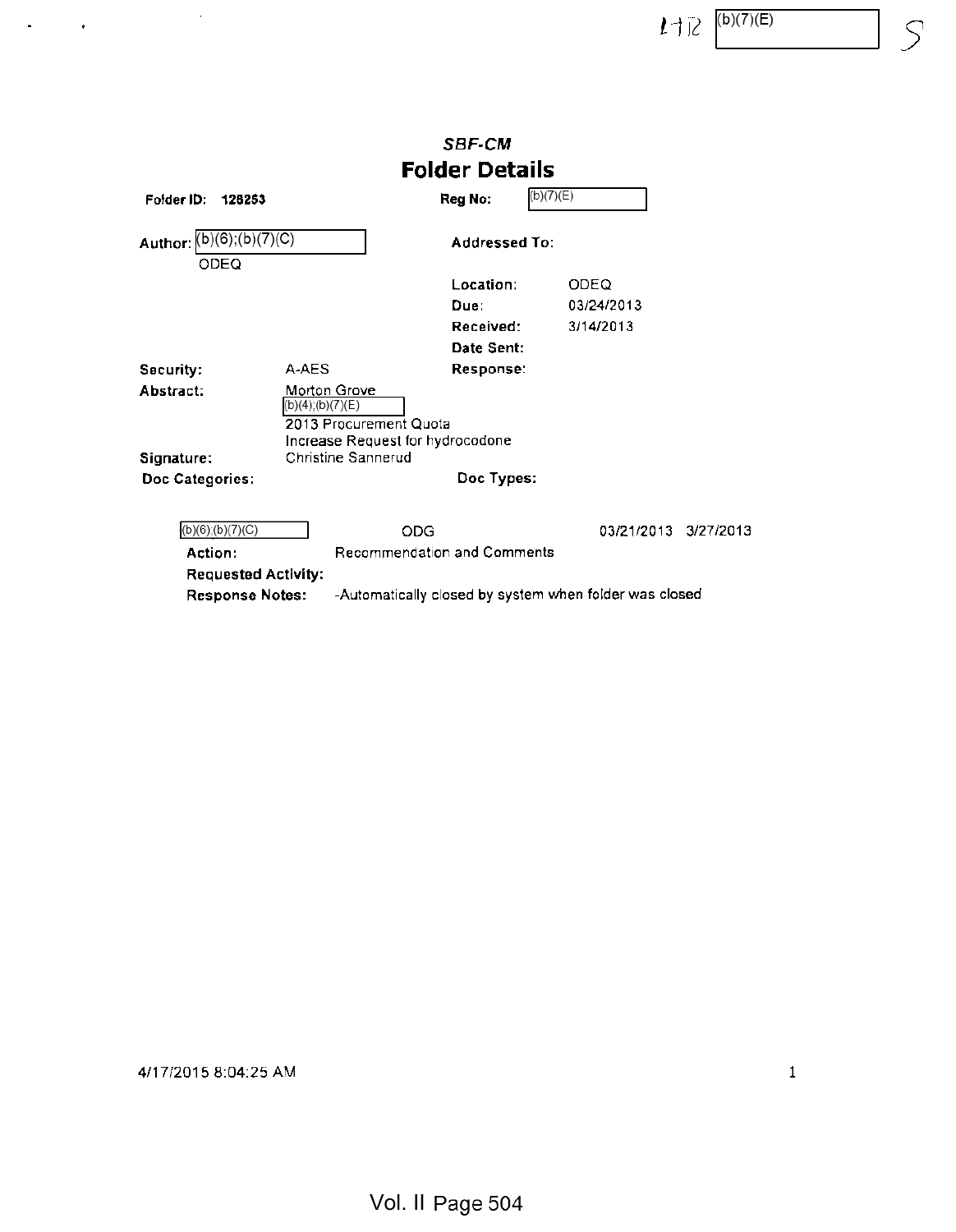

Subject

Morton Grove  $\sqrt{(b)(4)(b)(7)(E)}$ 2013 Procurement Quota Increase Request Hydrocodonc (DFN: 630-08.2) MAR 1 4 2013

Date

Barbara Boockholdt Ghristine A. S^TmTd, Ph.D. Chief Chief Regulatory Section Office of Diversion Control

 $\Gamma$ o from  $\Gamma$  $\overline{\text{id}}$ . Ph. D  $\mathscr{V}_{\mathrm{Ker}}$ 

UN Reporting and Quota Section Office of Diversion Control

#### Background:

As <sup>a</sup> result of the recent increase in the diversion and abuse of hydrocodonc, ODQ requests that ODG review the attached application and determine the legitimacy of the applicant's customers. The application enclosed contains year to date sales (broken out by customer) for 2013 as provided by the registrant.

ODQ requests that ODG review and provide written comments to on the applicant's enclosed customer list. Specifically, ODQ requests information on whether the applicant's customers are currently under investigation or arc the subject of an order to show cause or immediate suspension order. The sales made to such customers will be considered by ODQ when establishing/revising the applicant's quota allocation for hydrocodonc.

Please feel free to contact me if <sup>I</sup> can provide further assistance in this matter.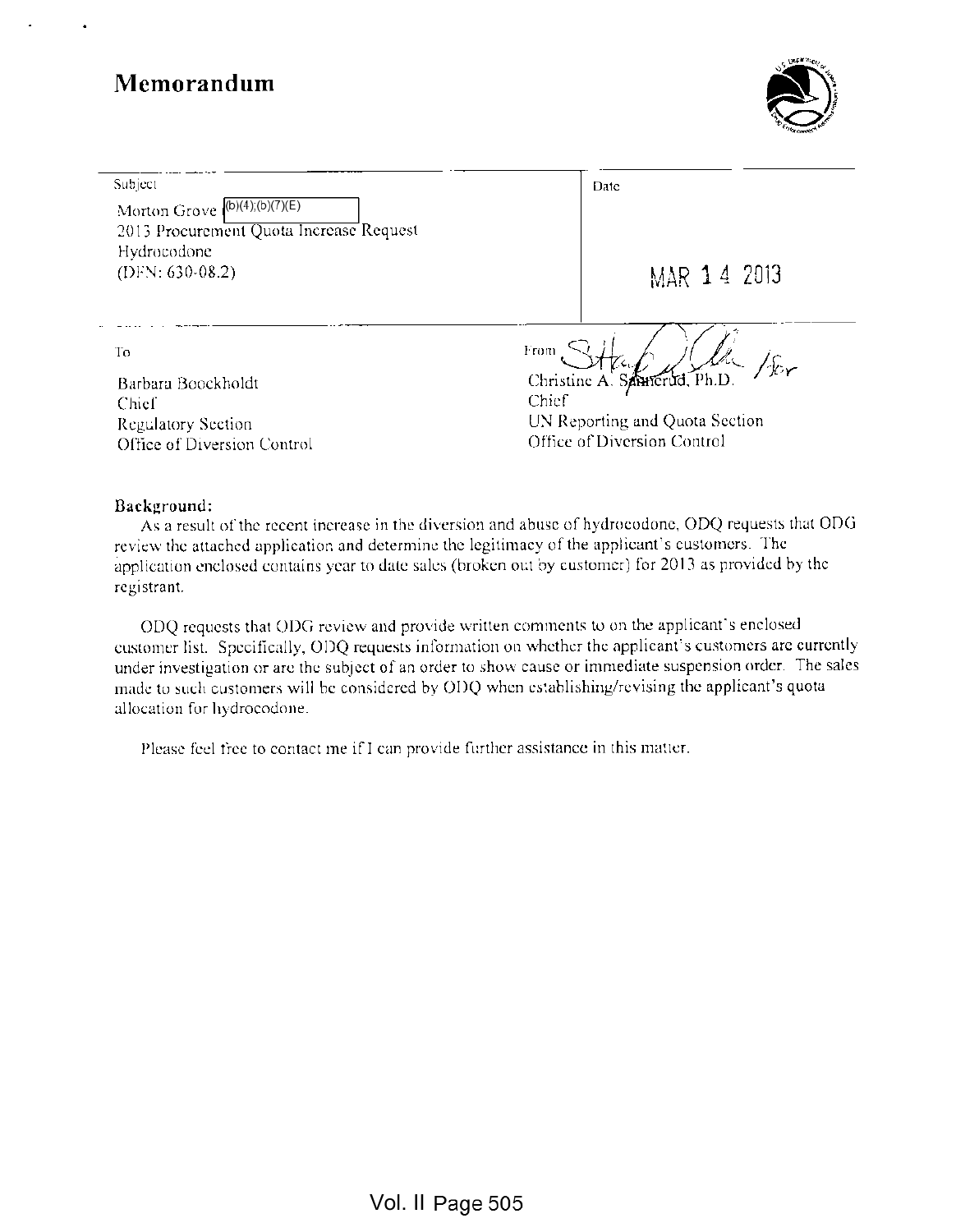$27 P - (b)(7)(E)$  5

|                                                                                  |                                                                                                                         | <b>SBF-CM</b>         |                         |
|----------------------------------------------------------------------------------|-------------------------------------------------------------------------------------------------------------------------|-----------------------|-------------------------|
|                                                                                  |                                                                                                                         | <b>Folder Details</b> |                         |
| Folder ID:<br>127098                                                             |                                                                                                                         | Reg No:               | (b)(7)(E)               |
| Author: $(b)(6)$ ; $(b)(7)(C)$<br>ODEO                                           |                                                                                                                         | <b>Addressed To:</b>  |                         |
|                                                                                  |                                                                                                                         | Location:             | ODEQ                    |
|                                                                                  |                                                                                                                         | Due:                  | 05/10/2013              |
|                                                                                  |                                                                                                                         | Received:             | 4/30/2013               |
|                                                                                  |                                                                                                                         | Date Sent:            | 8/27/2013               |
| Security:                                                                        | A-AES                                                                                                                   | Response:             |                         |
| Abstract:                                                                        | Kremers Urban Pharmaceuticals, Inc.<br>$(b)(4)$ ; $(b)(7)(E)$<br>2013 Procurement Quota Increase Request<br>Hydrocodone |                       |                         |
| Signature:                                                                       | Christine Sannerud                                                                                                      |                       |                         |
| Doc Categories:                                                                  | Doc Types:                                                                                                              |                       |                         |
| $(b)(6)$ ; $(b)(7)(C)$<br>Action:<br><b>Requested Activity:</b>                  | ODG<br><b>Recommendation and Comments</b>                                                                               |                       | 05/07/2013<br>5/10/2013 |
| <b>Response Notes:</b><br>-Automatically closed by system when folder was closed |                                                                                                                         |                       |                         |

4/16/2015 2:11:08 PM <sup>1</sup>

 $\Delta \sim 10^{-10}$ 

Vol. II Page 506

 $\nu^+$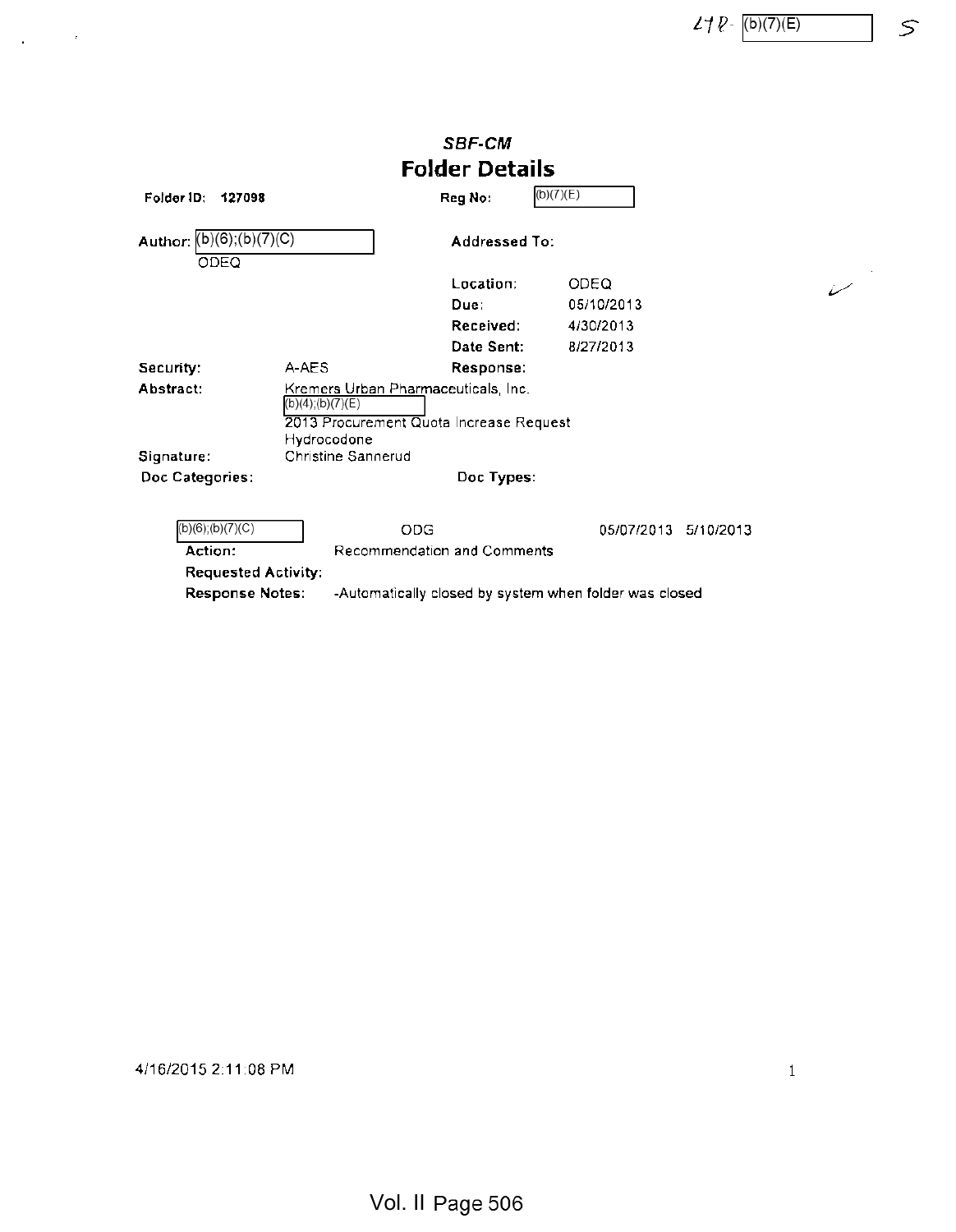| From:       | $(b)(6)$ ; $(b)(7)(C)$                                                |
|-------------|-----------------------------------------------------------------------|
| Sent:       | Thursday, May 09, 2013 2:48 PM                                        |
| To:         | $(b)(6)$ ; $(b)(7)(C)$<br>(b)(6); (b)(7)(C)<br>Sannerud, Christine A. |
| Cc:         | $(b)(6)$ ;(b)(7)(C)<br>Boockholdt, Barbara J.(b)(6);(b)(7)(C)         |
| Subject:    | RE: Quota Increase Request Received on May 1, 2013                    |
| Importance: | High                                                                  |

On May 1, <sup>2013</sup> this section received your request to review one (1) quota increase application from one (1) registered manufacturer to determine if there are any pending administrative/legal actions against this applicant and to advise ODE of the findings.

ODGR conducted reviews (NADDIS, CSA, etc.), as well as surveyed the responsible field offices for their input and recommendations. Provided below are the results and recommendations.

# QUOTA APPLICANT WITH NO ADVERSE OR DEROGATORY INFORMATION

Kremers Urban Pharmaceuticals, Inc.  $[16]$  (b)(4);(b)(7)(E)

Per consultation with the field offices, DEA does not have sufficient grounds to limit, restrict, or deny a quota increase for Kremers Urban Pharmaceuticals, Inc.

(b)(4);(b)(6);(b)(7)(C);(b)(7)(E);(b)(7)(F)

/Based on this information, ODG suggests that the increased quota be limited by <sup>a</sup> small percentage of the requested amount.

Based on the fields response, you can proceed with the completion or denial of the increase quota request.

 $(b)(6)$ ; $(b)(7)(C)$ Staff Coordinator <u>Regulatory Unit - O</u>DGR  $(b)(6)$ ; $(b)(7)(C)$  $E$ -mail  $^{(D)(6),(D)(7)(C)}$  @usdoj.gov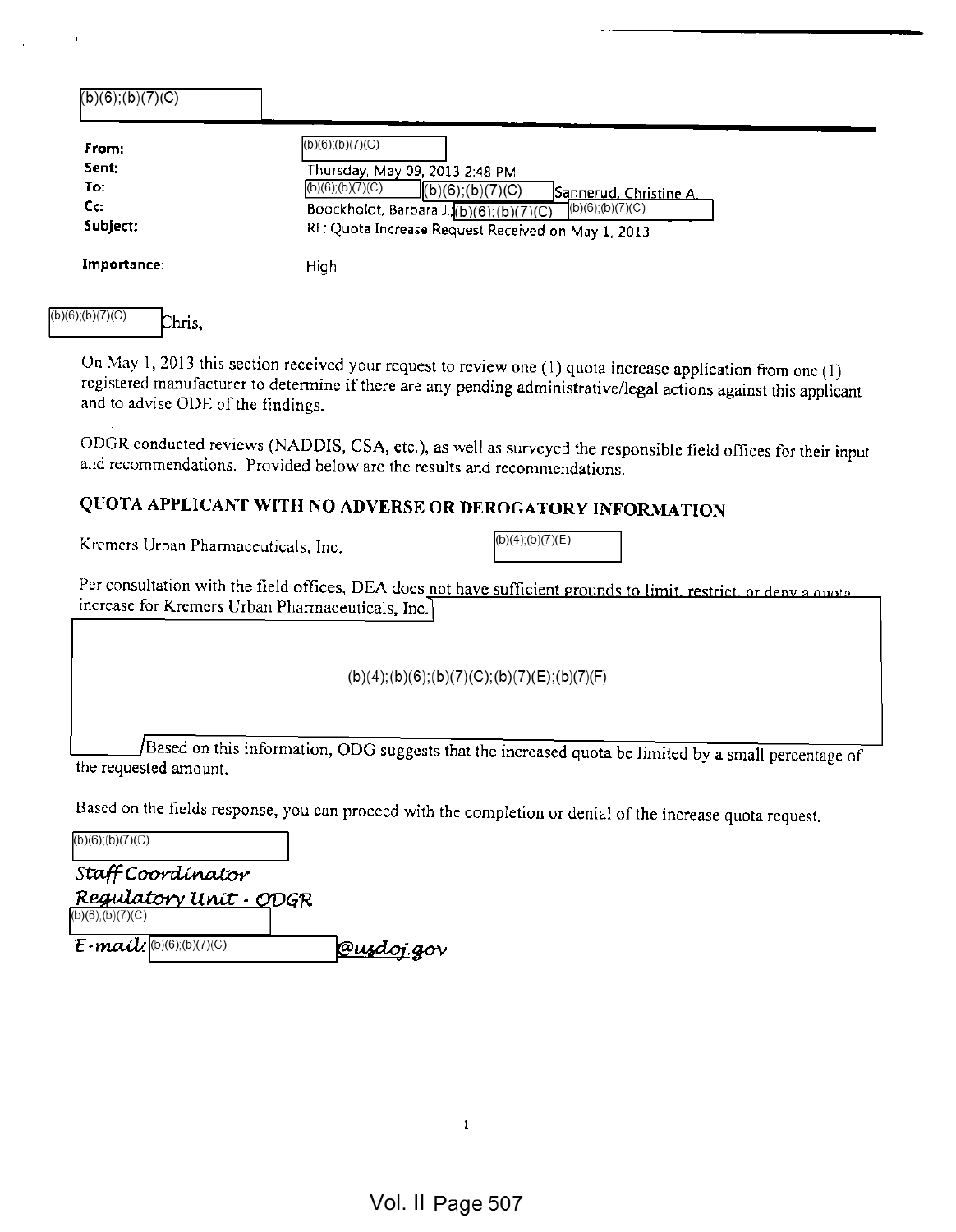# Memorandum and the set of the set of the set of the set of the set of the set of the set of the set of the set of the set of the set of the set of the set of the set of the set of the set of the set of the set of the set o

 $\overline{\phantom{a}}$ 



| Subject                                                                                                            | Date                                                                                                           |
|--------------------------------------------------------------------------------------------------------------------|----------------------------------------------------------------------------------------------------------------|
| Kremers Urban Pharmaceuticals, Inc.<br>2013 Procurement Quota Increase Request<br>Hydrocodone<br>$(DFN: 630-08.2)$ | APR 3 0 2013                                                                                                   |
|                                                                                                                    |                                                                                                                |
| To<br>Barbara Boockholdt<br>Chief<br>Regulatory Section<br>Office of Diversion Control                             | From<br>Christine A. Sannerud, Ph.D.<br>Chief<br>UN Reporting and Quota Section<br>Office of Diversion Control |

#### Background:

As <sup>a</sup> result of the recent increase in the diversion and abuse of hydrocodone, ODQ requests that ODG review the attached application and determine the legitimacy of the applicant's customers. The application enclosed contains <sup>a</sup> customer list for <sup>2013</sup> as provided by the registrant.

ODQ requests that ODG review and provide written comments to on the applicant's enclosed customer list. Specifically, ODQ requests information on whether the applicant's customers are currently under investigation or are the subject of an order to show cause or immediate suspension order. The sales made to such customers will be considered by ODQ when establishing/revising the applicant's quota allocation for hydrocodone.

Please feel free to contact me if I can provide further assistance in this matter.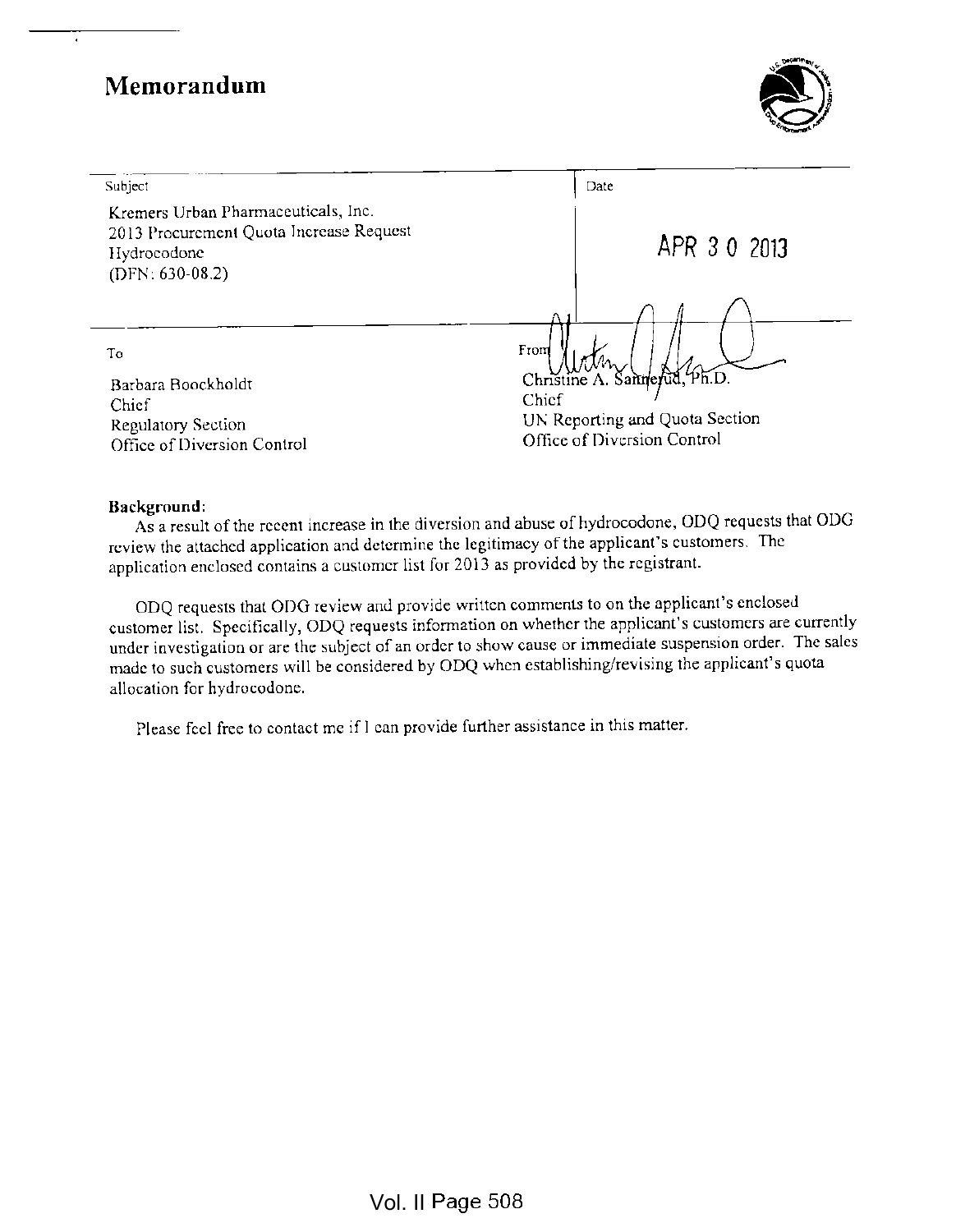$P \in \{-11R, \frac{(b)(7)(E)}{E}\}$ 

 $\mathcal{L}$ 

|                                                                                  |                                                                                                                      | SBF-CM                |            |           |
|----------------------------------------------------------------------------------|----------------------------------------------------------------------------------------------------------------------|-----------------------|------------|-----------|
|                                                                                  |                                                                                                                      | <b>Folder Details</b> |            |           |
| Folder ID:<br>127094                                                             |                                                                                                                      | (b)(7)(E)<br>Reg No:  |            |           |
| Author: (b)(6); (b)(7)(C)<br>ODEQ                                                |                                                                                                                      | <b>Addressed To:</b>  |            |           |
|                                                                                  |                                                                                                                      | Location:             | ODEQ       |           |
|                                                                                  |                                                                                                                      | Due:                  | 05/17/2013 |           |
|                                                                                  |                                                                                                                      | Received:             | 5/7/2013   |           |
|                                                                                  |                                                                                                                      | Date Sent:            | 8/26/2013  |           |
| Security:<br>Abstract:<br>Signature:                                             | A-AES<br>KVK Tech, Inc. (b)(4); (b)(7)(E)<br>2013 Procurement Quota Increase Request Oxycodone<br>Christine Sannerud | Response:             |            |           |
| Doc Categories:                                                                  |                                                                                                                      | Doc Types:            | Memo       |           |
| $(b)(6)$ ; $(b)(7)(C)$<br>Action:<br><b>Requested Activity:</b>                  | ODG<br>Recommendation and Comments                                                                                   |                       | 05/07/2013 | 8/26/2013 |
| <b>Response Notes:</b><br>-Automatically closed by system when folder was closed |                                                                                                                      |                       |            |           |

4/16/2015 2:08:29 PM <sup>1</sup>

 $\chi_{\rm c} = 2\pi$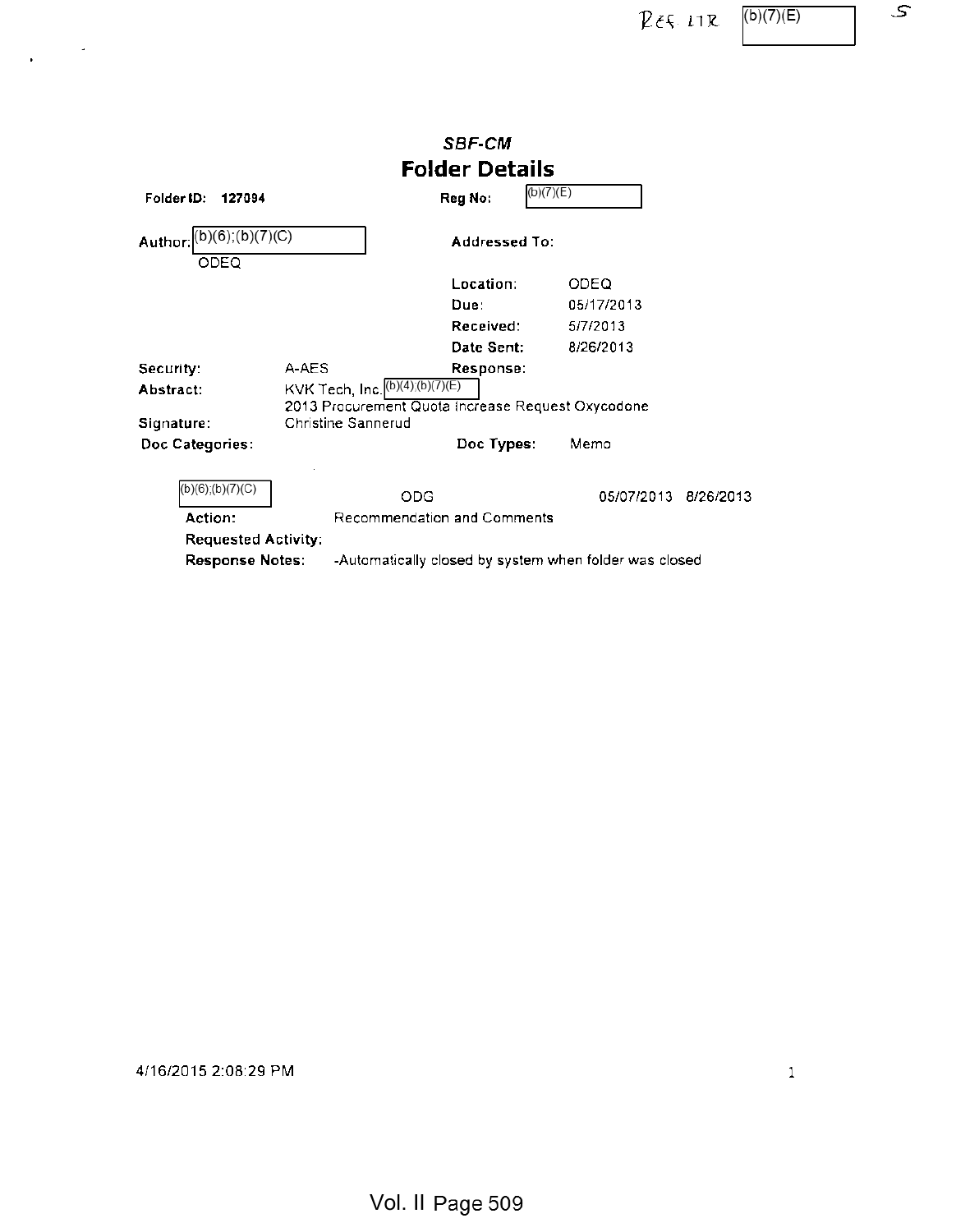| $(b)(6)$ ; $(b)(7)(C)$                                           |                                                                                                                                                                                                                                       |
|------------------------------------------------------------------|---------------------------------------------------------------------------------------------------------------------------------------------------------------------------------------------------------------------------------------|
| From:<br>Sent:<br>To:<br>Cc:<br>Subject:                         | $(b)(6)$ ; $(b)(7)(C)$<br>Thursday, May 16, 2013 11:13 AM<br>$(b)(6)$ ; $(b)(7)(C)$<br>(b)(6); (b)(7)(C)<br>Sannerud, Christine A.<br>Boockholdt, Barbara J.; (b)(6); (b)(7)(C)<br>FW: Quota Increase Request Received on May 7, 2013 |
| Importance:                                                      | High                                                                                                                                                                                                                                  |
| (b)(6);(b)(7)(C)<br>Chris,<br>and to advise ODQ of the findings. | On May 7, 2013 this section received your request to review one (1) quota increase application from one (1)<br>registered manufacturer to determine if there are any pending administrative/legal actions against this applicant      |
|                                                                  | ODGR conducted reviews (NADDIS, CSA, etc.), as well as surveyed the responsible field offices for their input<br>and recommendations. Provided below are the results and recommendations.                                             |

## QUOTA APPLICANT WITH NO ADVERSE OR DEROGATORY INFORMATION

**KVK Tech, Inc.**  $(b)(4)(b)(7)(E)$ 

 $\tilde{t}$ 

Per consultation with the field offices, DEA does not have sufficient grounds to limit, restrict, or deny a quota increase for KVK Tech, Inc.]

(b)(4);(b)(6);(b)(7)(C);(b)(7)(E);(b)(7)(F)

ODG suggests that the increased quota be approved.

Based on the fields response, you can proceed with the completion or denial of the increase quota request.

| $(b)(6)$ ;(b)(7)(C)                                                                                  |                   |
|------------------------------------------------------------------------------------------------------|-------------------|
| Staff Coordinator                                                                                    |                   |
| <mark>Requlatory Unit - ODGR</mark><br>(b)(6) <u>;(b)(7)(</u> C)                                     |                   |
| $E$ -mail $k^{\left(\text{b}\right)\left(\text{b}\right)\left(\text{b}\right)\left(\text{c}\right)}$ | <u>@usdoj.gov</u> |

 $\mathbf{1}$ 

Based on this information,

JWHB \*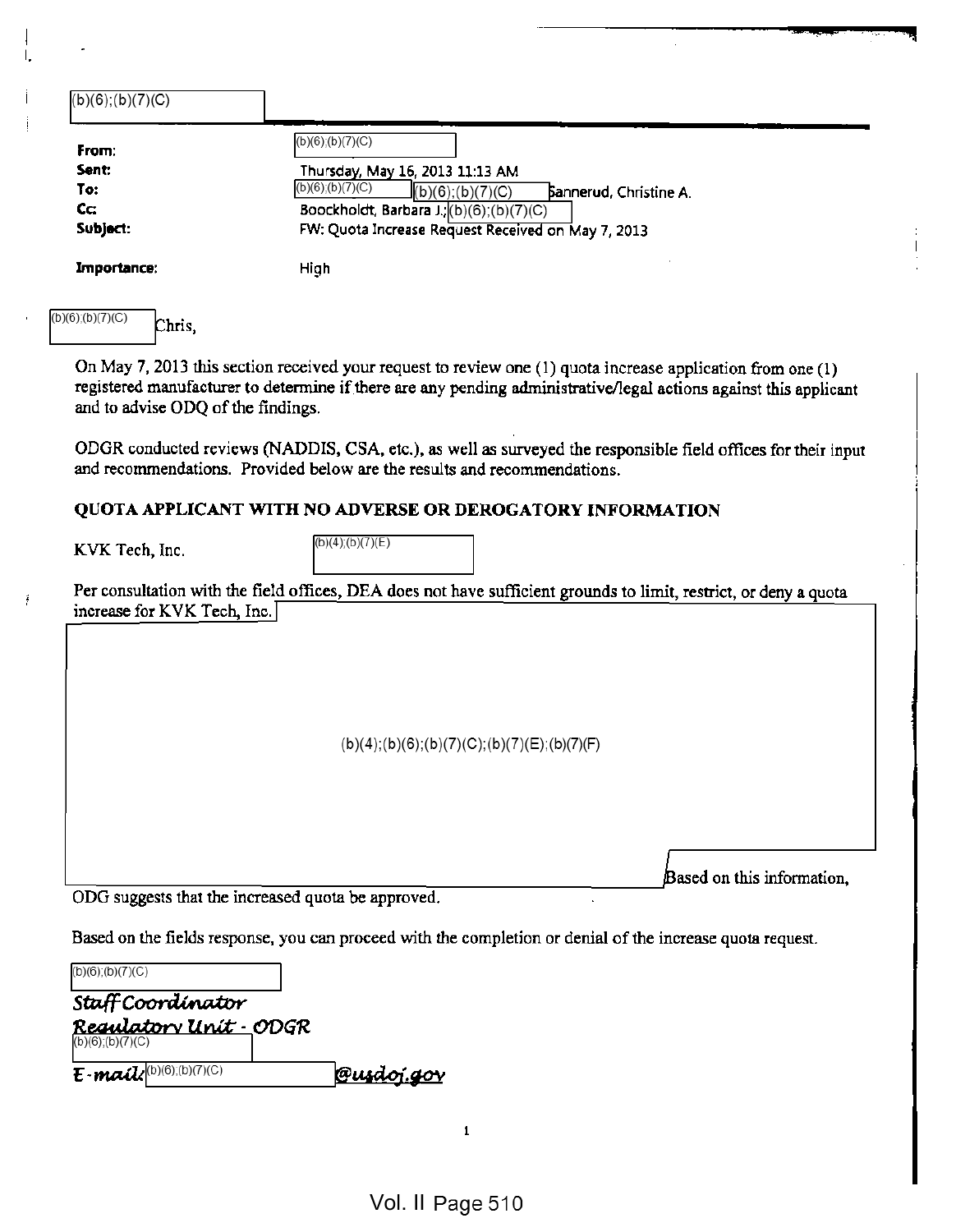÷



| Subject                                                                                                         | Date                                  |
|-----------------------------------------------------------------------------------------------------------------|---------------------------------------|
| KVK Tech, Inc (DEA#0)(4);(b)(7)(E)<br>2013 Procurement Quota Increase Request<br>Oxycodone<br>$(DFN: 630-08.2)$ | APR 30 2013                           |
|                                                                                                                 |                                       |
| To                                                                                                              | From                                  |
| Barbara Boockholdt                                                                                              | Christine A. Sannerud, Ph.D.<br>Chief |
| Chief                                                                                                           | UN Reporting and Quota Section        |
| <b>Regulatory Section</b>                                                                                       | Office of Diversion Control           |
| Office of Diversion Control                                                                                     |                                       |

## Background:

As a result of the recent increase in the diversion and abuse of oxycodone and the use of the internet to traffic oxycodone, ODQ requests that ODG review the attached application and determine the legitimacy of the applicant's customers. The application enclosed contains year to date sales (broken out by customer) for <sup>2013</sup> as provided by the registrant and reported to ARCOS.

ODQ requests that ODG review and provide written comments to on the applicant's enclosed customer list. Specifically, ODQ requests information on whether the applicant's customers are currently under investigation or are the subject of an order to show cause or immediate suspension order. The sales made to such customers will be considered by ODQ when establishing/revising the applicant's quota allocation for oxycodone.

Please feel free to contact mc if <sup>I</sup> can provide further assistance in this matter.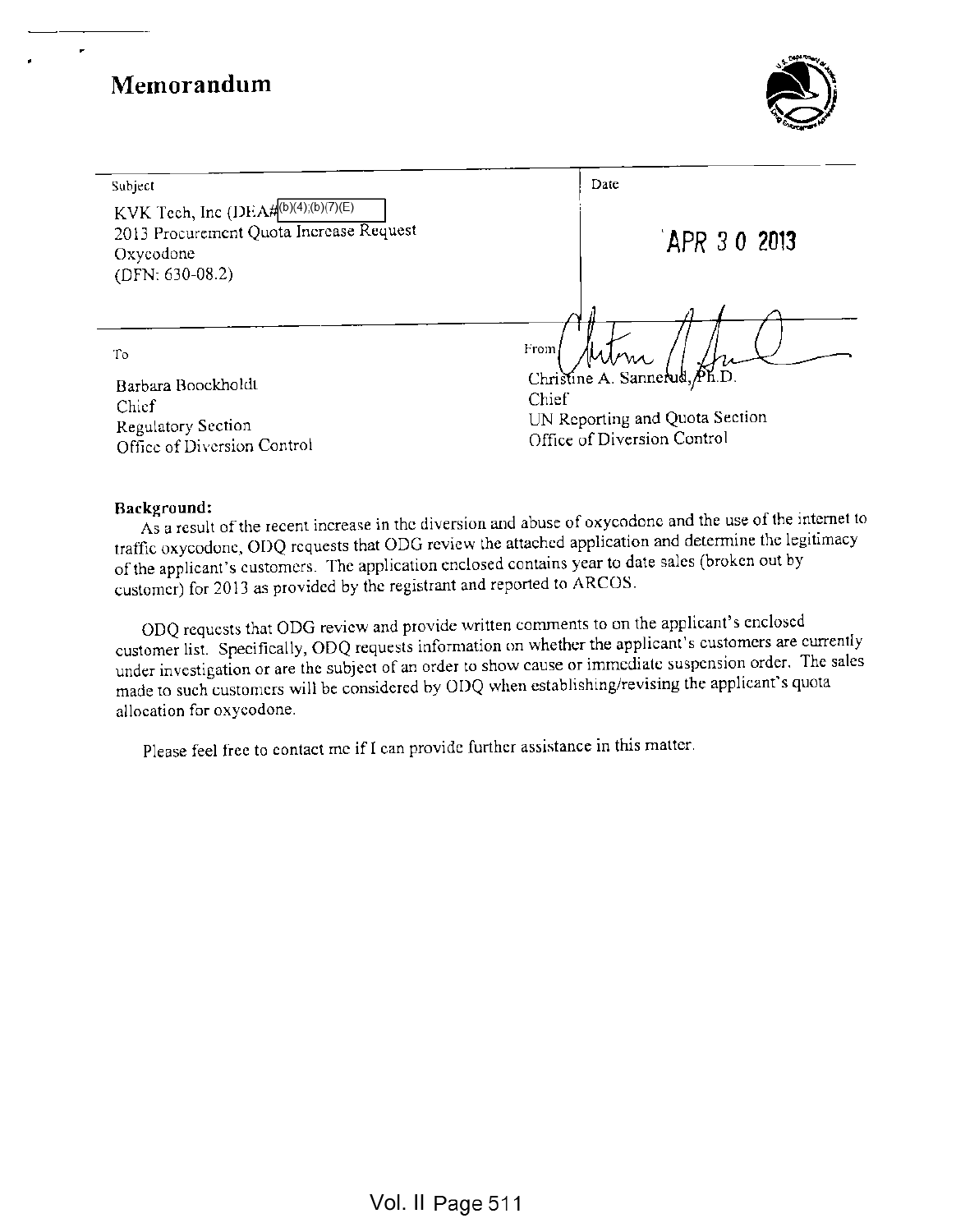$2 + R \cdot \frac{(b)(7)(E)}{2}$  5

|                                        |                                                                                                                 | <b>SBF-CM</b>         |            |           |
|----------------------------------------|-----------------------------------------------------------------------------------------------------------------|-----------------------|------------|-----------|
|                                        |                                                                                                                 | <b>Folder Details</b> |            |           |
| Folder ID:<br>127351                   |                                                                                                                 | (b)(7)(E)<br>Reg No:  |            |           |
| Author: Sannerud, Christine A          |                                                                                                                 | <b>Addressed To:</b>  |            |           |
|                                        |                                                                                                                 | Location:             | ODEQ       |           |
|                                        |                                                                                                                 | Due:                  | 05/25/2013 |           |
|                                        |                                                                                                                 | Received:             | 5/15/2013  |           |
|                                        |                                                                                                                 | Date Sent:            | 8/26/2013  |           |
| Security:                              | A-AES                                                                                                           | Response:             |            |           |
| Abstract:                              | Soverign Pharmaceuticals 2013 procurement quota increase reugest for<br>hydrocodone <sup>(b)(4);(b)(7)(E)</sup> |                       |            |           |
| Signature:                             | C. Sannerud                                                                                                     |                       |            |           |
| Doc Categories:                        |                                                                                                                 | Doc Types:            |            |           |
| $(b)(6)$ ; $(b)(7)(C)$                 | <b>ODG</b>                                                                                                      |                       | 05/22/2013 | 8/26/2013 |
| Recommendation and Comments<br>Action: |                                                                                                                 |                       |            |           |
| <b>Requested Activity:</b>             |                                                                                                                 |                       |            |           |
|                                        | -Automatically closed by system when folder was closed<br><b>Response Notes:</b>                                |                       |            |           |

4/16/2015 2:16:33 PM <sup>1</sup>

 $\blacktriangleleft$ 

 $\bar{\mathbf{r}}$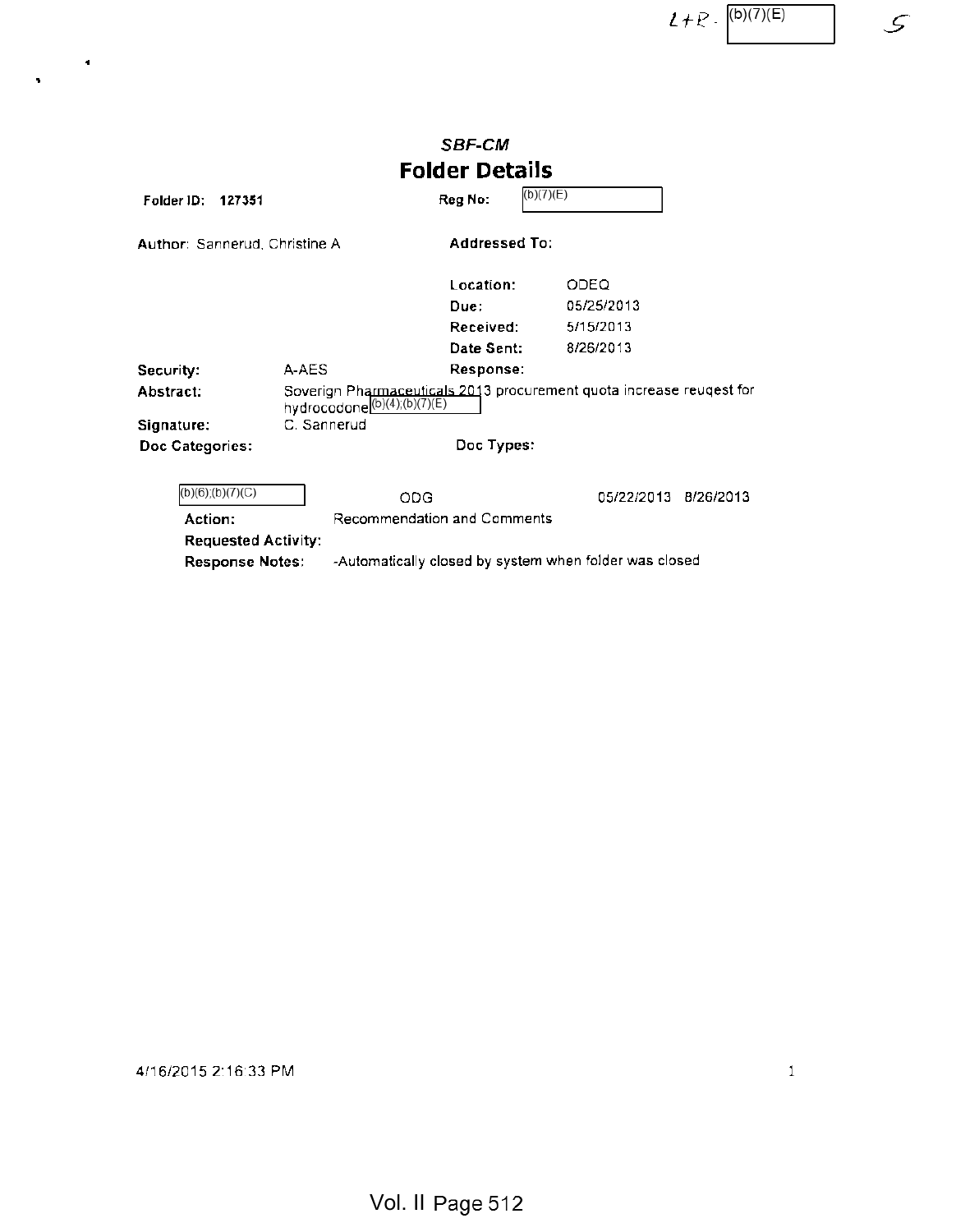| From:                                                                 | (b)(6);(b)(7)(C)                                               |
|-----------------------------------------------------------------------|----------------------------------------------------------------|
| Sent:                                                                 | Friday, May 24, 2013 11:08 AM                                  |
| To:                                                                   | $\overline{(b)(6)}(b)(7)(C)$                                   |
| Subject:                                                              | RE: Sovereign Pharmaceuticals, LLS (DEA# (b)(4);(b)(7)(E)      |
| Not a problem                                                         |                                                                |
|                                                                       |                                                                |
| $\overline{b}(6)$ ;(b)(7)(C)                                          |                                                                |
|                                                                       |                                                                |
|                                                                       | Subject: Sovereign Pharmaceuticals, LLS (DEA# (b)(4);(b)(7)(E) |
| From:<br>Sent: Friday, May 24, 2013 7:17 AM<br>$To:[b)(6)$ ;(b)(7)(C) | Good Morning(b)(6);(b)(7)(C)                                   |

 $\ddot{\phantom{a}}$